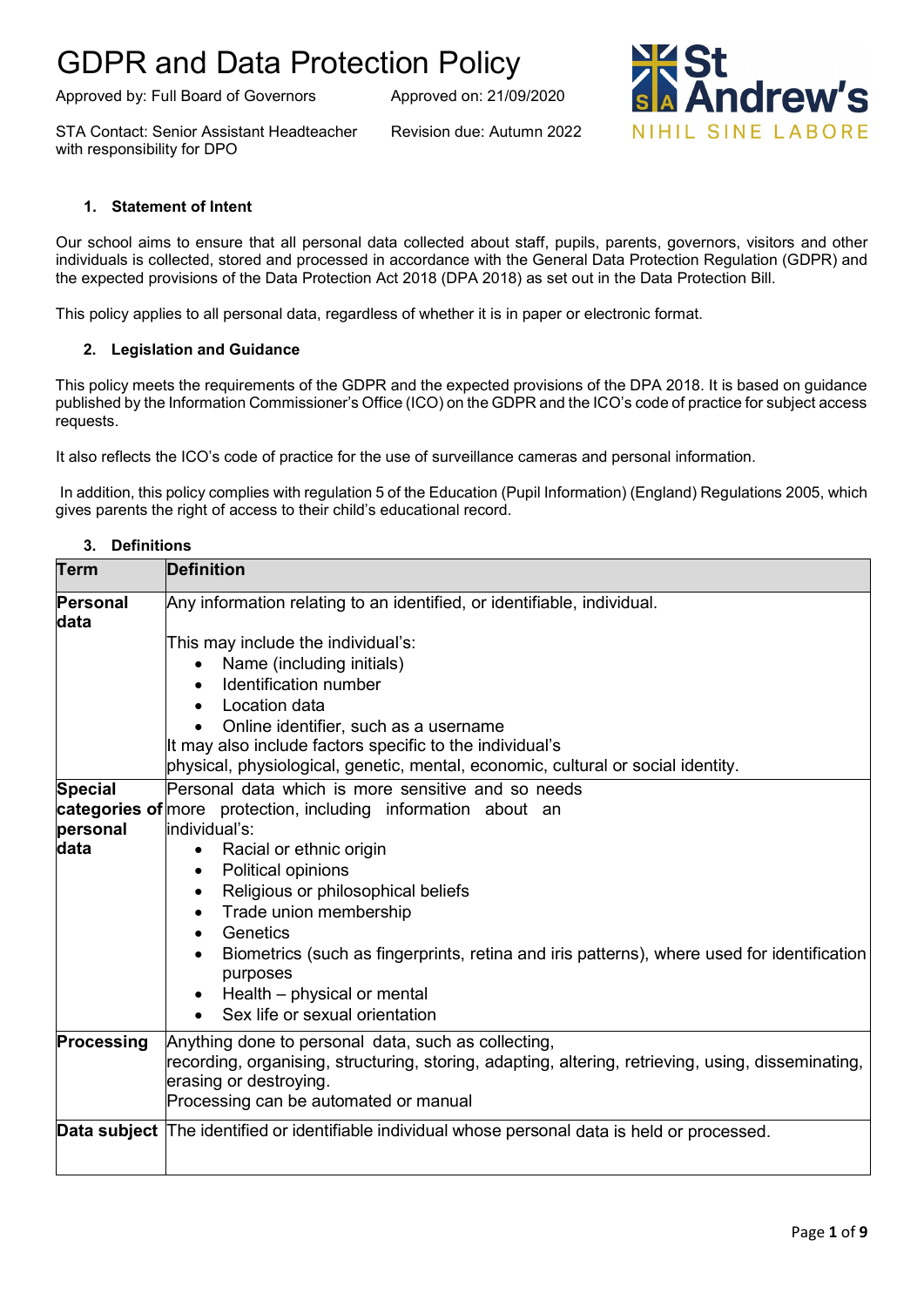Approved by: Full Board of Governors Approved on: 21/09/2020



STA Contact: Senior Assistant Headteacher Revision due: Autumn 2022 with responsibility  $f_{\alpha r}$  DDO

| WILL LESPULSIDIIILY TUL DFU |                                                                                                                                                      |
|-----------------------------|------------------------------------------------------------------------------------------------------------------------------------------------------|
| <b>Data</b><br>controller   | A person or organisation that determines the purposes and the means of processing of<br>personal data.                                               |
|                             |                                                                                                                                                      |
| <b>Data</b>                 | A person or other body, other than an employee of the                                                                                                |
| processor                   | data controller, who processes personal data on behalf of the data controller.                                                                       |
| Personal<br>data breach     | A breach of security leading to the accidental or unlawful destruction, loss, alteration,<br>unauthorised disclosure of, or access to personal data. |
|                             |                                                                                                                                                      |

## **4. The data controller**

Our school processes personal data relating to parents, pupils, staff, governors, visitors and others, and therefore is a data controller.

The school is registered as a data controller with the ICO and will renew this registration annually or as otherwise legally required.

### **5. Roles and responsibilities**

This policy applies to all staff employed by our school, and to external organisations or individuals working on our behalf. Staff who do not comply with this policy may face disciplinary action.

#### **5.1** Governing body

The governing body has overall responsibility for ensuring that our school complies with all relevant data protection obligations.

#### **5.2** Data protection officer

The data protection officer (DPO) is responsible for overseeing the implementation of this policy, monitoring our compliance with data protection law, and developing related policies and guidelines where applicable.

They will provide an annual report of their activities directly to the governing body and, where relevant, report to the body their advice and recommendations on school data protection issues.

The DPO is also the first point of contact for individuals whose data the school processes, and for the ICO.

Full details of the DPO's responsibilities are set out in their job description.

Our DPO is Mr M Laker (MWL) and is contactable via email [\(lakerm@sta-worthing.com\)](mailto:lakerm@sta-worthing.com).

#### **5.3** Headteacher

The headteacher acts as the representative of the data controller on a day-to-day basis.

#### **5.4** All staff

Staff are responsible for:

- Collecting, storing and processing any personal data in accordance with this policy
- Informing the school of any changes to their personal data, such as a change of address
- Contacting the DPO in the following circumstances:
	- $\circ$  With any questions about the operation of this policy, data protection law, retaining personal data or keeping personal data secure
	- $\circ$  If they have any concerns that this policy is not being followed
	- $\circ$  If they are unsure whether or not they have a lawful basis to use personal data in a particular way
	- $\circ$  If they need to rely on or capture consent, draft a privacy notice, deal with data protection rights invoked by an individual, or transfer personal data outside the European Economic Area
	- o If there has been a data breach
	- $\circ$  Whenever they are engaging in a new activity that may affect the privacy rights of individuals
	- o If they need help with any contracts or sharing personal data with third parties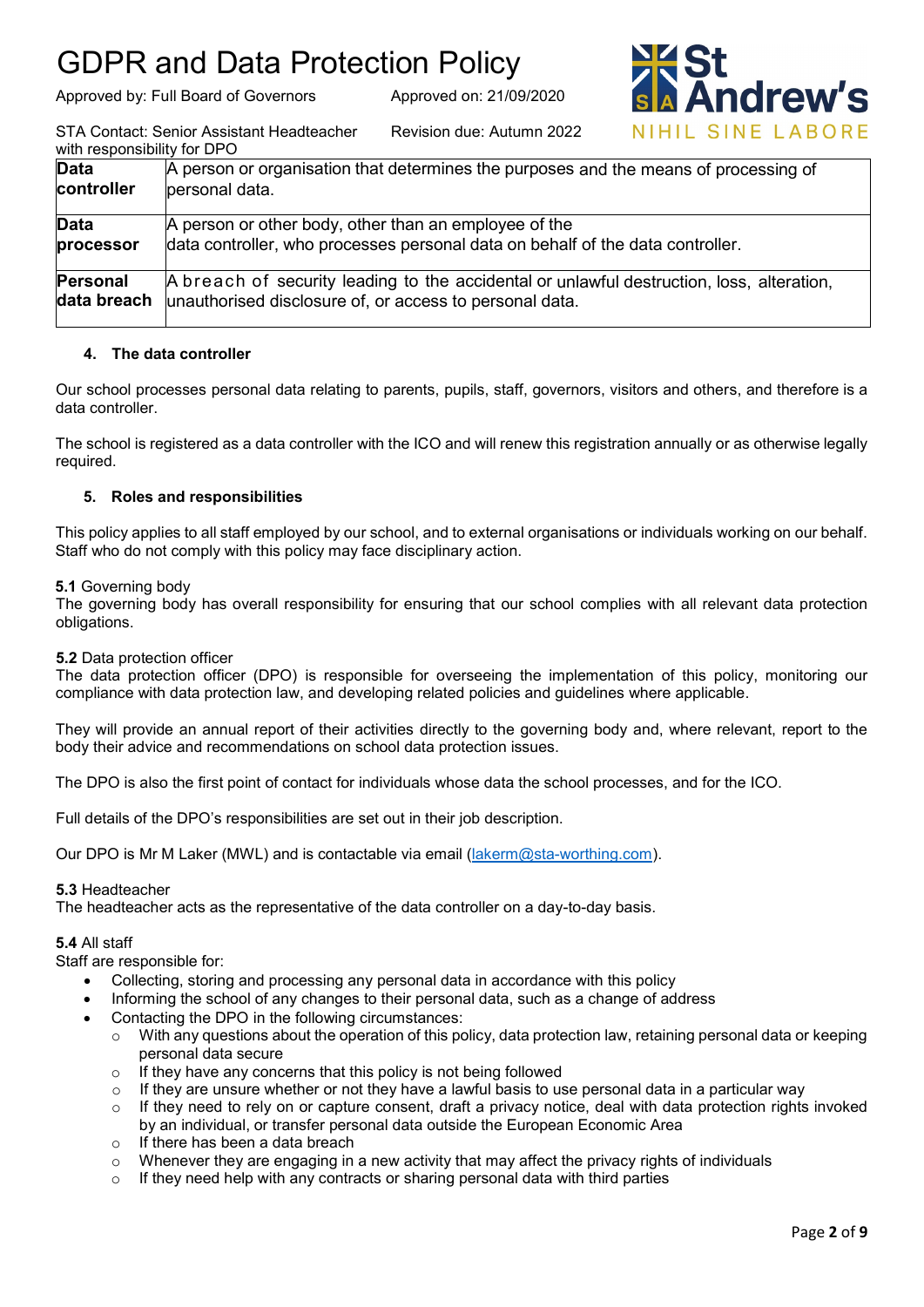Approved by: Full Board of Governors Approved on: 21/09/2020

STA Contact: Senior Assistant Headteacher Revision due: Autumn 2022 with responsibility for DPO

### **6. Data protection principles**

The GDPR is based on data protection principles that our school must comply with. The principles say that personal data must be:

- Processed lawfully, fairly and in a transparent manner
- Collected for specified, explicit and legitimate purposes
- Adequate, relevant and limited to what is necessary to fulfil the purposes for which it is processed
- Accurate and, where necessary, kept up to date
- Kept for no longer than is necessary for the purposes for which it is processed
- Processed in a way that ensures it is appropriately secure

This policy sets out how the school aims to comply with these principles.

## **7. Collecting personal data**

**7.1** Lawfulness, fairness and transparency

We will only process personal data where we have one of 6 'lawful bases' (legal reasons) to do so under data protection law:

- The data needs to be processed so that the school can fulfil a contract with the individual, or the individual has asked the school to take specific steps before entering into a contract
- The data needs to be processed so that the school can comply with a legal obligation
- The data needs to be processed to ensure the vital interests of the individual e.g. to protect someone's life
- The data needs to be processed so that the school, as a public authority, can perform a task in the public interest, and carry out its official functions
- The data needs to be processed for the legitimate interests of the school or a third party (provided the individual's rights and freedoms are not overridden)
- The individual (or their parent/carer when appropriate in the case of a pupil) has freely given clear consent

For special categories of personal data, we will also meet one of the special category conditions for processing which are set out in the GDPR and Data Protection Act 2018.

If we offer online services to pupils, such as classroom apps, and we intend to rely on consent as a basis for processing, we will get parental consent where the pupil is under 13 (except for online counselling and preventive services).

Whenever we first collect personal data directly from individuals, we will provide them with the relevant information required by data protection law.

#### **7.2** Limitation, minimisation and accuracy

We will only collect personal data for specified, explicit and legitimate reasons. We will explain these reasons to the individuals when we first collect their data.

If we want to use personal data for reasons other than those given when we first obtained it, we will inform the individuals concerned before we do so, and seek consent where necessary.

Staff must only process personal data where it is necessary in order to do their jobs.

When staff no longer need the personal data they hold, they must ensure it is deleted or anonymised. This will be done in accordance with the Information and Records [Management](https://irms.site-ym.com/resource/collection/8BCEF755-0353-4F66-9877-CCDA4BFEEAC4/2016_IRMS_Toolkit_for_Schools_v5_Master.pdf) Society 's toolkit for schools .

### **8. Sharing personal data**

We will not normally share personal data with anyone else, but may do so where:

- There is an issue with a pupil or parent/carer that puts the safety of our staff at risk
- We need to liaise with other agencies we will seek consent as necessary before doing this
- Our suppliers or contractors need data to enable us to provide services to our staff and pupils for example, IT companies. When doing this, we will:
	- $\circ$  Only appoint suppliers or contractors which can provide sufficient guarantees that they comply with data protection law

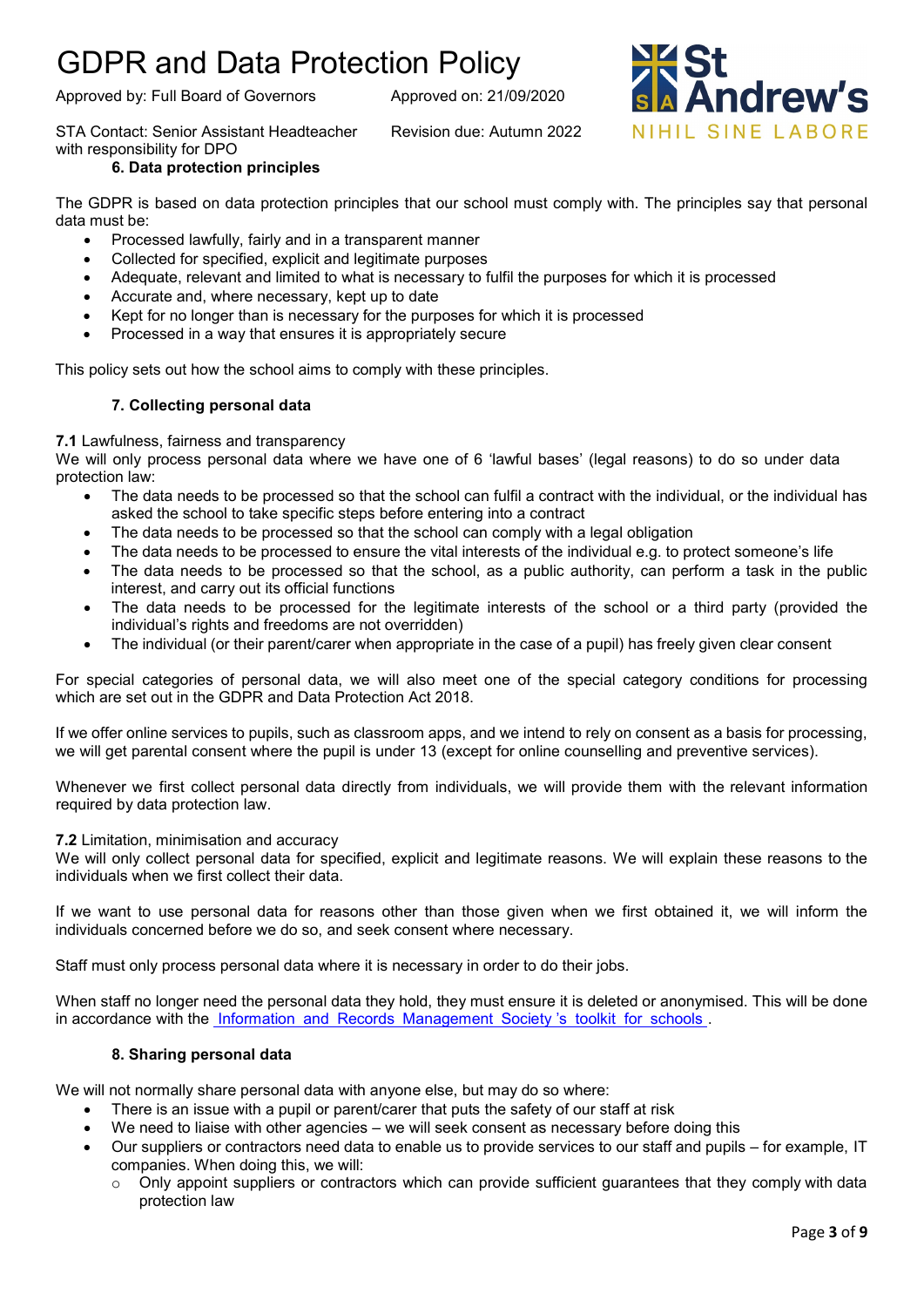Approved by: Full Board of Governors Approved on: 21/09/2020

STA Contact: Senior Assistant Headteacher Revision due: Autumn 2022 with responsibility for DPO

- $\circ$  Establish a data sharing agreement with the supplier or contractor, either in the contract or as a standalone agreement, to ensure the fair and lawful processing of any personal data we share
- $\circ$  Only share data that the supplier or contractor needs to carry out their service, and information necessary to keep them safe while working with us

We will also share personal data with law enforcement and government bodies where we are legally required to do so, including for:

- The prevention or detection of crime and/or fraud
- The apprehension or prosecution of offenders
- The assessment or collection of tax owed to HMRC
- In connection with legal proceedings
- Where the disclosure is required to satisfy our safeguarding obligations
- Research and statistical purposes, as long as personal data is sufficiently anonymised or consent has been provided

We may also share personal data with emergency services and local authorities to help them to respond to an emergency situation that affects any of our pupils or staff.

Where we transfer personal data to a country or territory outside the European Economic Area, we will do so in accordance with data protection law.

### **9. Subject access requests and other rights of individuals**

**9.1** Subject access requests

- Individuals have a right to make a 'subject access request' to gain access to personal information that the school holds about them. This includes:
- Confirmation that their personal data is being processed
- Access to a copy of the data
- The purposes of the data processing
- The categories of personal data concerned
- Who the data has been, or will be, shared with
- How long the data will be stored for, or if this isn't possible, the criteria used to determine this period
- The source of the data, if not the individual
- Whether any automated decision-making is being applied to their data, and what the significance and consequences of this might be for the individual

Subject access requests must be submitted in writing, either by letter, email or fax to the DPO. They should include:

- Name of individual
- Correspondence address
- Contact number and email address
- Details of the information requested

If staff receive a subject access request they must immediately forward it to the DPO.

#### **9.2** Children and subject access requests

Personal data about a child belongs to that child, and not the child's parents or carers. For a parent or carer to make a subject access request with respect to their child, the child must either be unable to understand their rights and the implications of a subject access request, or have given their consent.

Children aged 12 and above are generally regarded to be mature enough to understand their rights and the implications of a subject access request. Therefore, most subject access requests from parents or carers of pupils at our school may not be granted without the express permission of the pupil. This is not a rule and a pupil's ability to understand their rights will always be judged on a case-by-case basis.

**9.3** Responding to subject access requests

When responding to requests, we:

• May ask the individual to provide 2 forms of identification

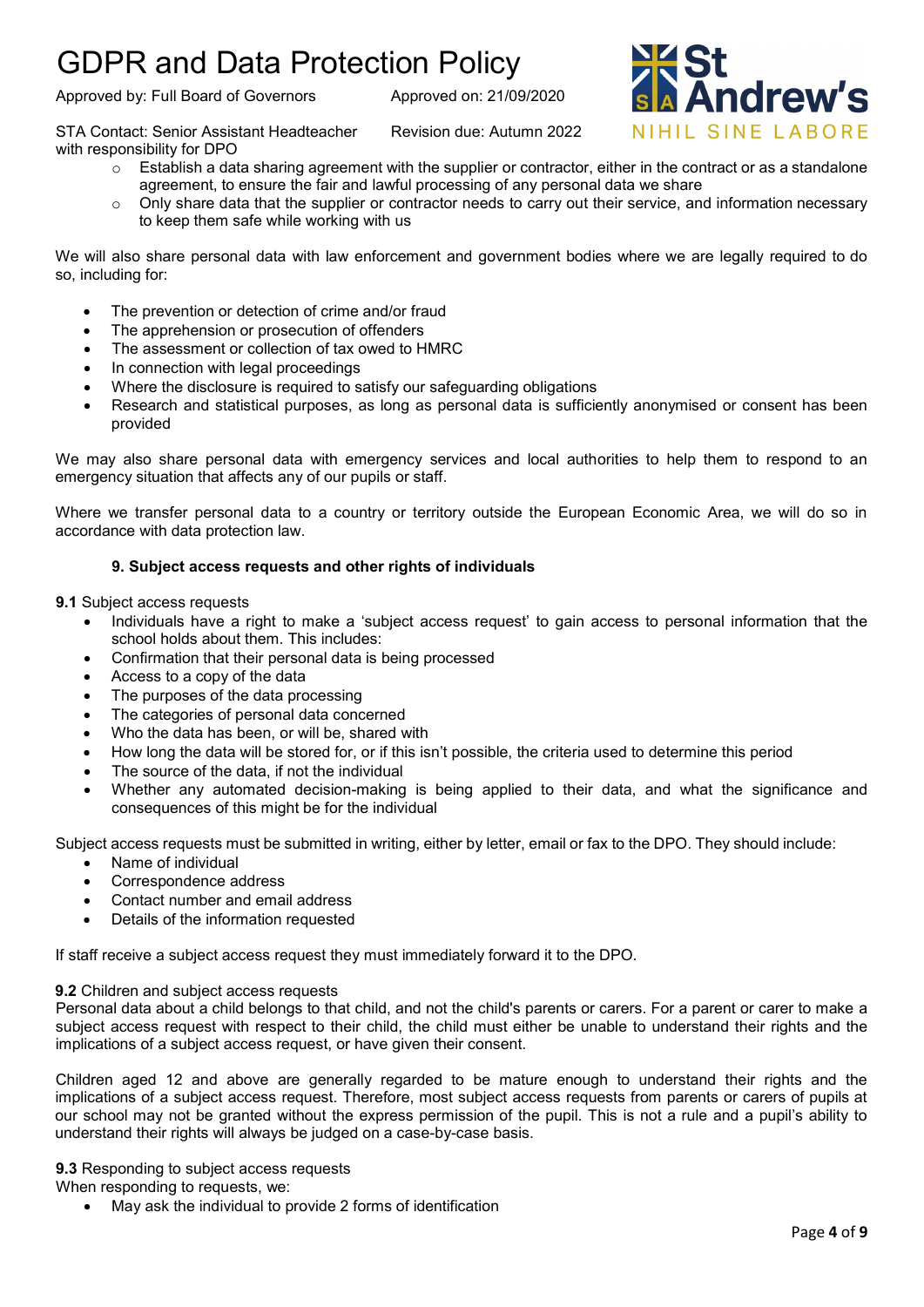Approved by: Full Board of Governors Approved on: 21/09/2020

STA Contact: Senior Assistant Headteacher Revision due: Autumn 2022 with responsibility for DPO

- May contact the individual via phone to confirm the request was made
- Will respond without delay and within 1 month of receipt of the request
- Will provide the information free of charge
- May tell the individual we will comply within 3 months of receipt of the request, where a request is complex or numerous. We will inform the individual of this within 1 month, and explain why the extension is necessary

We will not disclose information if it:

- Might cause serious harm to the physical or mental health of the pupil or another individual
- Would reveal that the child is at risk of abuse, where the disclosure of that information would not be in the child's best interests
- Is contained in adoption or parental order records
- Is given to a court in proceedings concerning the child
- If the request is unfounded or excessive, we may refuse to act on it, or charge a reasonable fee which considers administrative costs.
- A request will be deemed to be unfounded or excessive if it is repetitive, or asks for further copies of the same information.

When we refuse a request, we will tell the individual why, and tell them they have the right to complain to the ICO.

## **9.4** Other data protection rights of the individual

In addition to the right to make a subject access request (see above), and to receive information when we are collecting their data about how we use and process it (see section 7), individuals also have the right to:

- Withdraw their consent to processing at any time
- Ask us to rectify, erase or restrict processing of their personal data, or object to the processing of it (in certain circumstances)
- Prevent use of their personal data for direct marketing
- Challenge processing which has been justified on the basis of public interest
- Request a copy of agreements under which their personal data is transferred outside of the European Economic Area
- Object to decisions based solely on automated decision making or profiling (decisions taken with no human involvement, that might negatively affect them)
- Prevent processing that is likely to cause damage or distress
- Be notified of a data breach in certain circumstances
- Make a complaint to the ICO
- Ask for their personal data to be transferred to a third party in a structured, commonly used and machinereadable format (in certain circumstances)

Individuals should submit any request to exercise these rights to the DPO. If staff receive such a request, they must immediately forward it to the DPO.

## **10. Parental requests to see the educational record**

Parents, or those with parental responsibility, have a legal right to free access to their child's educational record (which includes most information about a pupil) within 15 school days of receipt of a written request.

### **11. CCTV**

We use CCTV in various locations around the school site to ensure it remains safe. We will adhere to the ICO's [code](https://ico.org.uk/media/for-organisations/documents/1542/cctv-code-of-practice.pdf) of [practice](https://ico.org.uk/media/for-organisations/documents/1542/cctv-code-of-practice.pdf) for the use of CCTV. We do not need to ask individuals' permission to use CCTV, but we make it clear where individuals are being recorded. Security cameras are clearly visible and accompanied by prominent signs explaining that CCTV is in use. Any enquiries about the CCTV system should be directed to DPO or School Business Manager.

### **12. Photographs and Videos**

As part of our school activities, we may take photographs and record images of individuals within our school.

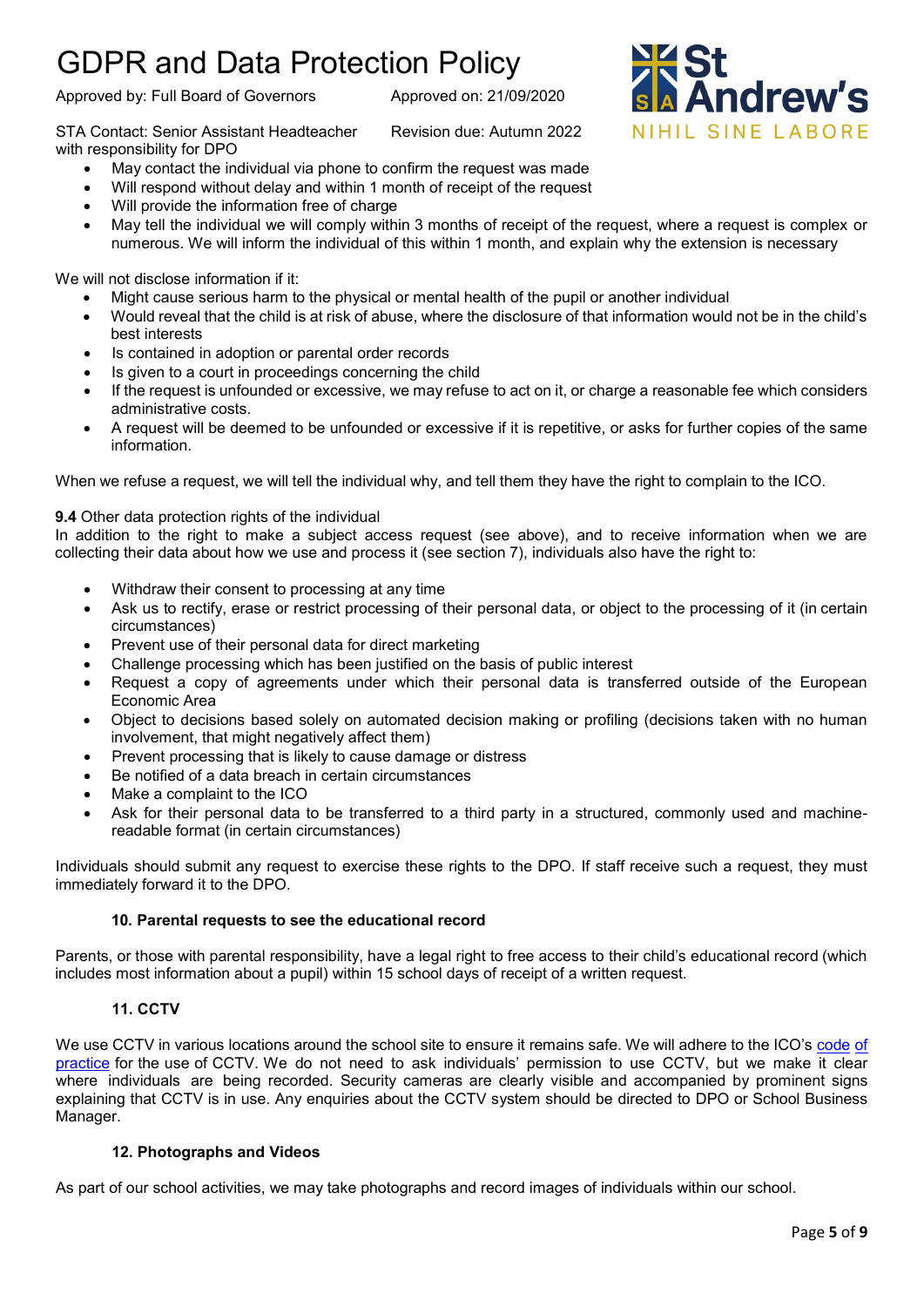Approved by: Full Board of Governors Approved on: 21/09/2020



drew's NIHIL SINE LABORE

with responsibility for DPO

We will obtain written consent from parents/carers, or pupils aged 18 and over, for photographs and videos to be taken of pupils for communication, marketing and promotional materials.

Where we need parental consent, we will clearly explain how the photograph and/or video will be used to both the parent/carer and pupil. Where we don't need parental consent, we will clearly explain to the pupil how the photograph and/or video will be used.

Uses may include:

- Within school on notice boards and in school magazines, brochures, newsletters, etc.
- Outside of school by external agencies such as the school photographer, newspapers, campaigns
- Online on our school website or social media pages

Consent can be refused or withdrawn at any time. If consent is withdrawn, we will delete the photograph or video and not distribute it further.

When using photographs and videos in this way we will not accompany them with any other personal information about the child, to ensure they cannot be identified.

See our [child protection and safeguarding policy] for more information on our use of photographs and videos.

## **13. Data protection by design and default**

We will put measures in place to show that we have integrated data protection into all of our data processing activities, including:

- Appointing a suitably qualified DPO, and ensuring they have the necessary resources to fulfil their duties and maintain their expert knowledge
- Only processing personal data that is necessary for each specific purpose of processing, and always in line with the data protection principles set out in relevant data protection law (see section 6)
- Completing privacy impact assessments where the school's processing of personal data presents a high risk to rights and freedoms of individuals, and when introducing new technologies (the DPO will advise on this process)
- Integrating data protection into internal documents including this policy, any related policies and privacy notices
- Regularly training members of staff on data protection law, this policy, any related policies and any other data protection matters; we will also keep a record of attendance
- Regularly conducting reviews and audits to test our privacy measures and make sure we are compliant
- Maintaining records of our processing activities, including:
	- o For the benefit of data subjects, making available the name and contact details of our school and DPO and all information we are required to share about how we use and process their personal data (via our privacy notices)
	- $\circ$  For all personal data that we hold, maintaining an internal record of the type of data, data subject, how and why we are using the data, any third-party recipients, how and why we are storing the data, retention periods and how we are keeping the data secure

### **14. Data security and storage of records**

We will protect personal data and keep it safe from unauthorised or unlawful access, alteration, processing or disclosure, and against accidental or unlawful loss, destruction or damage.

In particular:

- Paper-based records and portable electronic devices, such as laptops and hard drives that contain personal data are kept under lock and key when not in use
- Papers containing confidential personal data must not be left on office and classroom desks, on staffroom tables, pinned to notice/display boards, or left anywhere else where there is general access
- Where personal information needs to be taken off site, staff must sign it in and out from the school office
- Passwords that are at least 8 characters long containing letters and numbers are used to access school computers, laptops and other electronic devices. Staff and pupils are reminded to change their passwords at regular intervals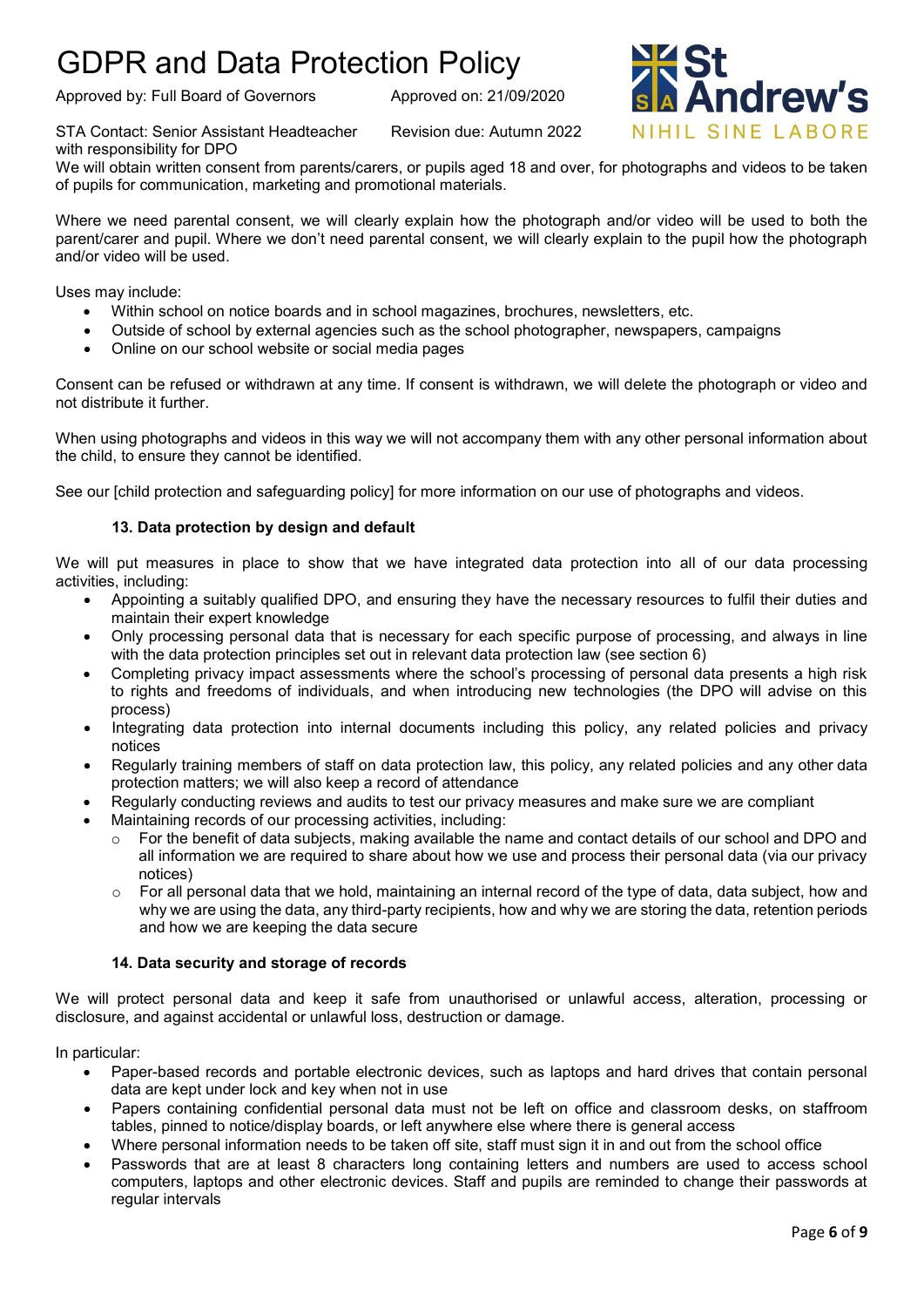Approved by: Full Board of Governors Approved on: 21/09/2020

STA Contact: Senior Assistant Headteacher Revision due: Autumn 2022 with responsibility for DPO

- Encryption software is used to protect all portable devices and removable media, such as laptops and USB
- devices
- Staff, pupils or governors who store personal information on their personal devices are expected to follow the same security procedures as for school-owned equipment (see our IT acceptable use agreement)
- Where we need to share personal data with a third party, we carry out due diligence and take reasonable steps to ensure it is stored securely and adequately protected (see section 8)

## **15. Disposal of records**

Personal data that is no longer needed will be disposed of securely. Personal data that has become inaccurate or out of date will also be disposed of securely, where we cannot or do not need to rectify or update it.

For example, we will shred or incinerate paper-based records, and overwrite or delete electronic files. We may also use a third party to safely dispose of records on the school's behalf. If we do so, we will require the third party to provide sufficient guarantees that it complies with data protection law.

## **16. Personal data breaches**

The school will make all reasonable endeavours to ensure that there are no personal data breaches. In the unlikely event of a suspected data breach, we will follow the procedure set out in appendix 1.

When appropriate, we will report the data breach to the ICO within 72 hours. Such breaches in a school context may include, but are not limited to:

- A non-anonymised dataset being published on the school website which shows the exam results of pupils eligible for the pupil premium
- Safeguarding information being made available to an unauthorised person
- The theft of a school laptop containing non-encrypted personal data about pupils

### **17. Training**

All staff and governors are provided with data protection training as part of their induction process.

Data protection will also form part of continuing professional development, where changes to legislation, guidance or the school's processes make it necessary.

### **18. Monitoring arrangements**

The DPO is responsible for monitoring and reviewing this policy.

This policy will be reviewed and updated if necessary when the Data Protection Bill receives royal assent and becomes law (as the Data Protection Act 2018) – if any changes are made to the bill that affect our school's practice. Otherwise, or from then on, this policy will be reviewed every 2 years and shared with the full governing board.

### **19. Links with other policies**

This data protection policy is linked to our:

- Freedom of information publication scheme
- IT acceptable use agreement
- Child protection and safeguarding policy
- Exams policy

## **Appendix 1: Personal data breach procedure**

This procedure is based on guidance on personal data breaches produced by the ICO.

- On finding or causing a breach, or potential breach, the staff member or data processor must immediately notify the DPO
- The DPO will investigate the report, and determine whether a breach has occurred. To decide, the DPO will consider whether personal data has been accidentally or unlawfully:

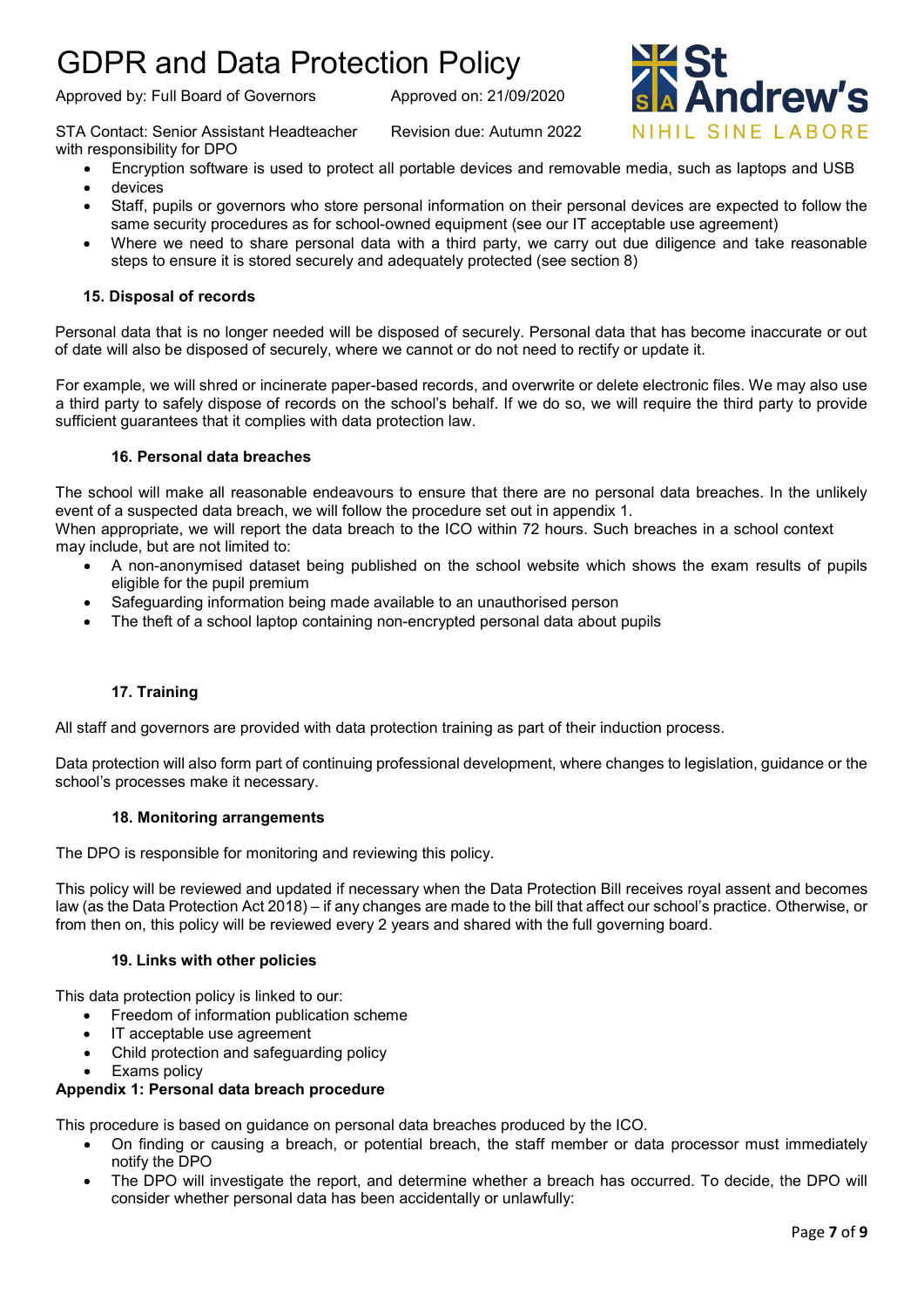Approved by: Full Board of Governors Approved on: 21/09/2020

STA Contact: Senior Assistant Headteacher Revision due: Autumn 2022 with responsibility for DPO

- o Lost
- o Stolen
- o Destroyed
- o Altered
- $\circ$  Disclosed or made available where it should not have been  $\circ$  Made available to unauthorised people
- Made available to unauthorised people
- The DPO will alert the headteacher and the chair of governors
- The DPO will make all reasonable efforts to contain and minimise the impact of the breach, assisted by relevant staff members or data processors where necessary. (Actions relevant to specific data types are set out at the end of this procedure)
- The DPO will assess the potential consequences, based on how serious they are, and how likely they are to happen
- The DPO will work out whether the breach must be reported to the ICO. This must be judged on a case-bycase basis. To decide, the DPO will consider whether the breach is likely to negatively affect people's rights and freedoms, and cause them any physical, material or non-material damage (e.g. emotional distress), including through:
	- o Loss of control over their data
	- o Discrimination
	- o Identify theft or fraud
	- o Financial loss
	- o Unauthorised reversal of pseudonymisation (for example, key-coding)
	- o Damage to reputation
	- o Loss of confidentiality
	- $\circ$  Any other significant economic or social disadvantage to the individual(s) concerned

If it's likely that there will be a risk to people's rights and freedoms, the DPO must notify the ICO.

- The DPO will document the decision (either way), in case it is challenged at a later date by the ICO or an individual affected by the breach. Documented decisions are stored [set out where you keep records of these decisions – for example, on the school's computer system, or on a designated software solution]
- Where the ICO must be notified, the DPO will do this via the 'report a breach' page of the ICO website within
- 72 hours. As required, the DPO will set out:
	- $\circ$  A description of the nature of the personal data breach including, where possible:
	- o The categories and approximate number of individuals concerned
	- $\circ$  The categories and approximate number of personal data records concerned
	- o The name and contact details of the DPO
	- o A description of the likely consequences of the personal data breach
	- $\circ$  A description of the measures that have been, or will be taken, to deal with the breach and mitigate any possible adverse effects on the individual(s) concerned
- If all the above details are not yet known, the DPO will report as much as they can within 72 hours. The report will explain that there is a delay, the reasons why, and when the DPO expects to have further information. The DPO will submit the remaining information as soon as possible
- The DPO will also assess the risk to individuals, again based on the severity and likelihood of potential or actual impact. If the risk is high, the DPO will promptly inform, in writing, all individuals whose personal data has been breached. This notification will set out:
	- $\circ$  The name and contact details of the DPO<br> $\circ$  A description of the likely consequences c
	- A description of the likely consequences of the personal data breach
	- $\circ$  A description of the measures that have been, or will be, taken to deal with the data breach and mitigate any possible adverse effects on the individual(s) concerned
	- $\circ$  The DPO will notify any relevant third parties who can help mitigate the loss to individuals for example, the police, insurers, banks or credit card companies
	- o The DPO will document each breach, irrespective of whether it is reported to the ICO. For each breach, this record will include the:
	- o Facts and cause
	- ⊙ Effects<br>⊙ Action
	- Action taken to contain it and ensure it does not happen again (such as establishing more robust processes or providing further training for individuals)
	- $\circ$  Records of all breaches will be stored [set out where you will keep these records for example, on the
	- o school's computer system, or on a designated software solution]